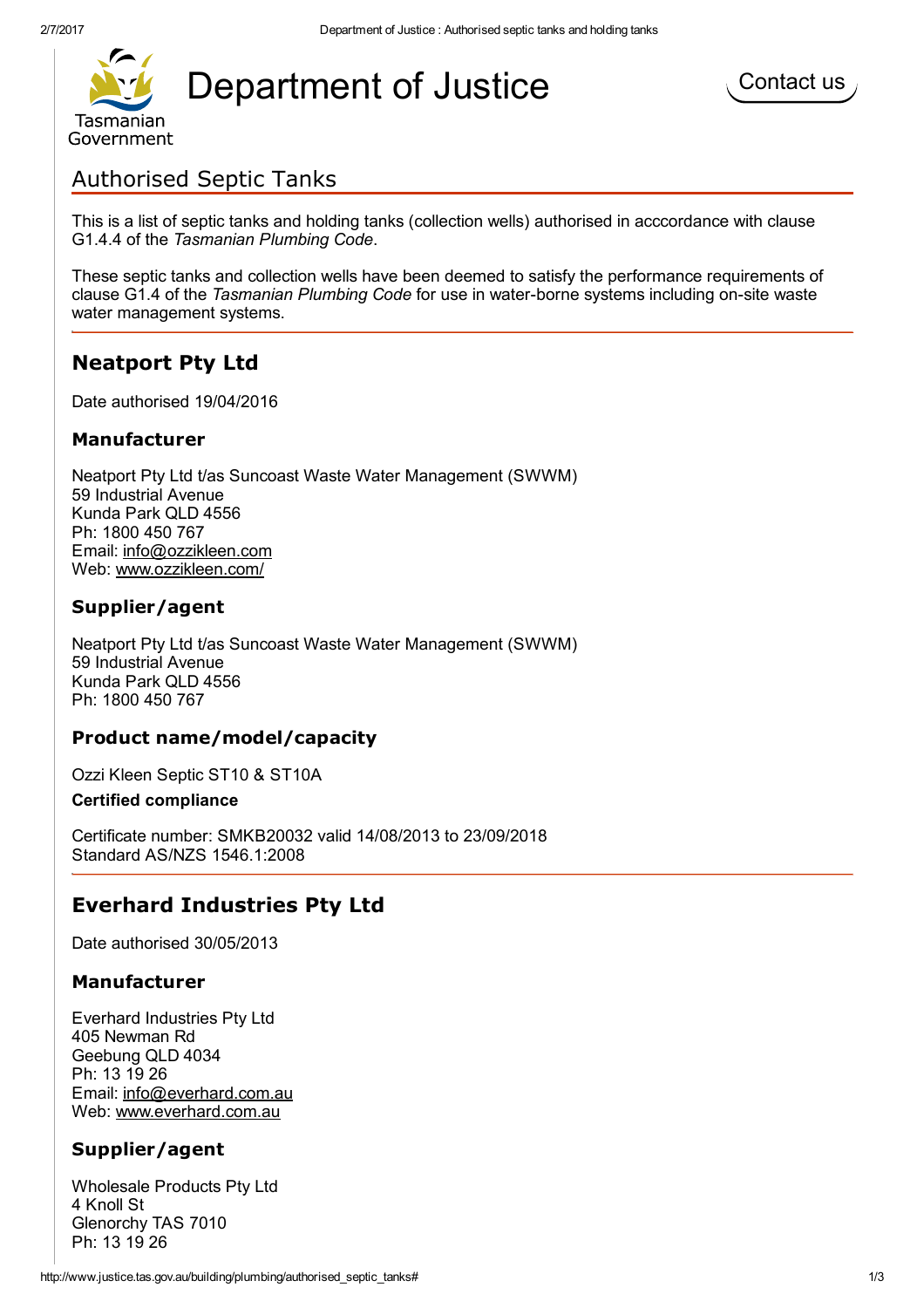# Product name/model/capacity

Pump well, polyethylene, 450 litre Collection well, no partition, polypropylene, 3000 and 4000 litre Septic tank, polypropylene, partition ratio 2:1, 3000 and 4000 litre

# Certified compliance

(Poly) StandardsMark licence Number SMK01950, valid 11/07/2012 to 02/06/2018. Standard: AS/NZS1546.1:2008

# Orion Australia Pty Ltd

Date authorised 12/3/2015

# Manufacturer

Orion Australia Pty Ltd 2 East Goderich St Deloraine TAS 7304 Ph: (03) 6362 3148 Email: [sales@orionaustralia.com.au](mailto:sales@orionaustralia.com.au) Web: [www.orionaustralia.com.au](http://www.orionaustralia.com.au/)

# Supplier / agent

Orion Australia Pty Ltd 2 East Goderich St Deloraine TAS 7304 Ph: (03) 6362 3148

# Product name / model / capacity

UST3250 Capacity 3250L Rotationally moulded septic tank. Sealed access hatch, 100mm DWV fittings assembled and fitted to tank.

# Certified compliance

Standard: AS/NZS1546.1:2008

Certificate number: L21373

# RELN Pty Ltd

Date authorised 30/05/2013

# Manufacturer

RELN Pty Ltd 14 Williamson Rd Ingleburn NSW 2565 Ph: 1300 137 356 Email: [sales@reln.com.au](mailto:sales@reln.com.au) Web: [www.reln.com.au](http://www.reln.com.au/)

# Supplier/agent

Crisp Ikin Agencies 7 Pear Avenue, Derwent Park, TAS 7009 Ph: (03) 6272 7386 Email: [julieikin@iinet.net.au](mailto:julieikin@iinet.net.au) Web: [www.crispikin.net.au](http://www.crispikin.net.au/)